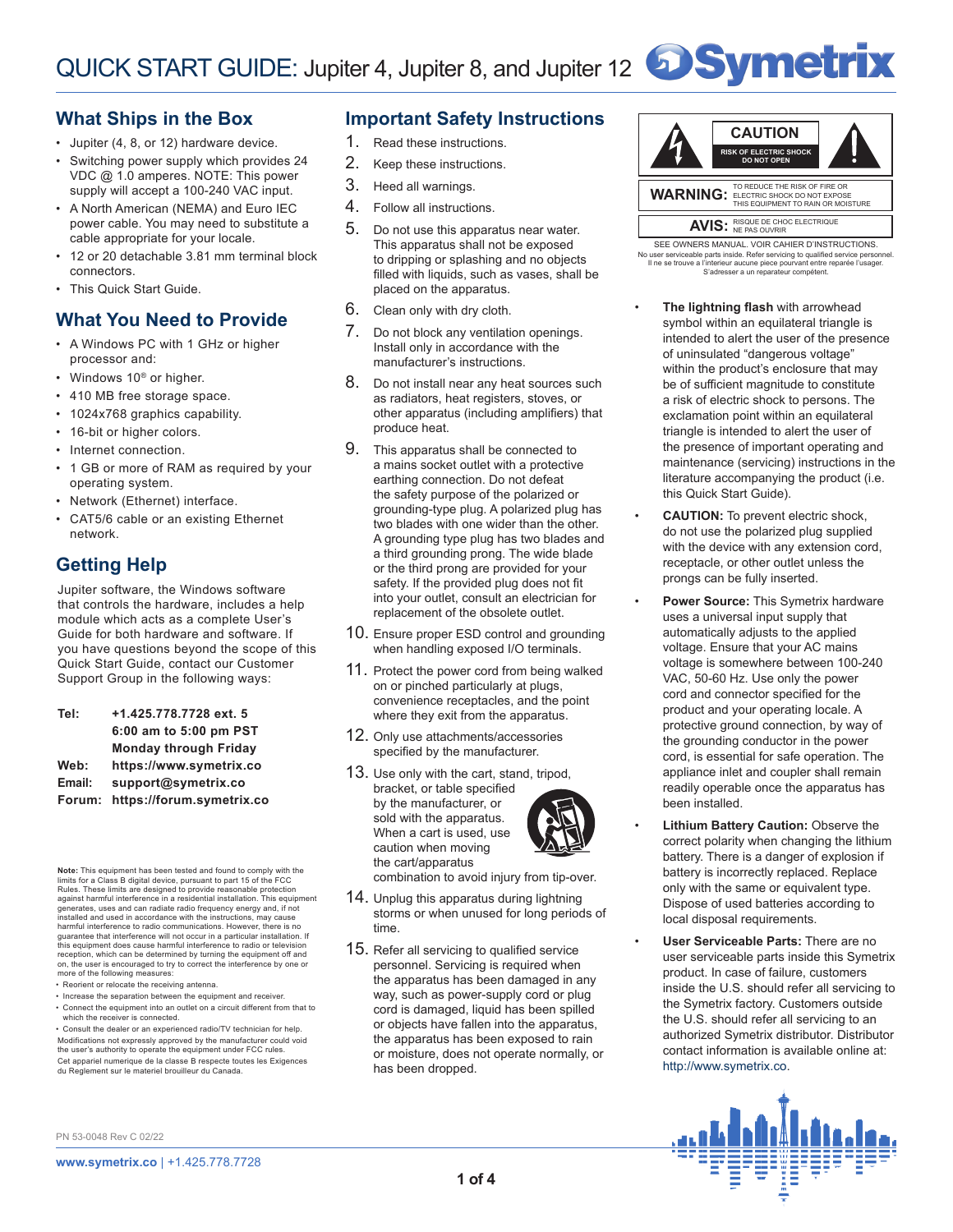



The RJ45 connectors labeled "ARC" are only for use with the ARC series of remotes.

# **DO NOT plug the ARC connectors on Symetrix products into any RJ45 connector labeled "ETHERNET".**

The "ARC" RJ45 connectors on Symetrix products can carry anywhere from 6 to 24 VDC which can damage Ethernet circuitry.

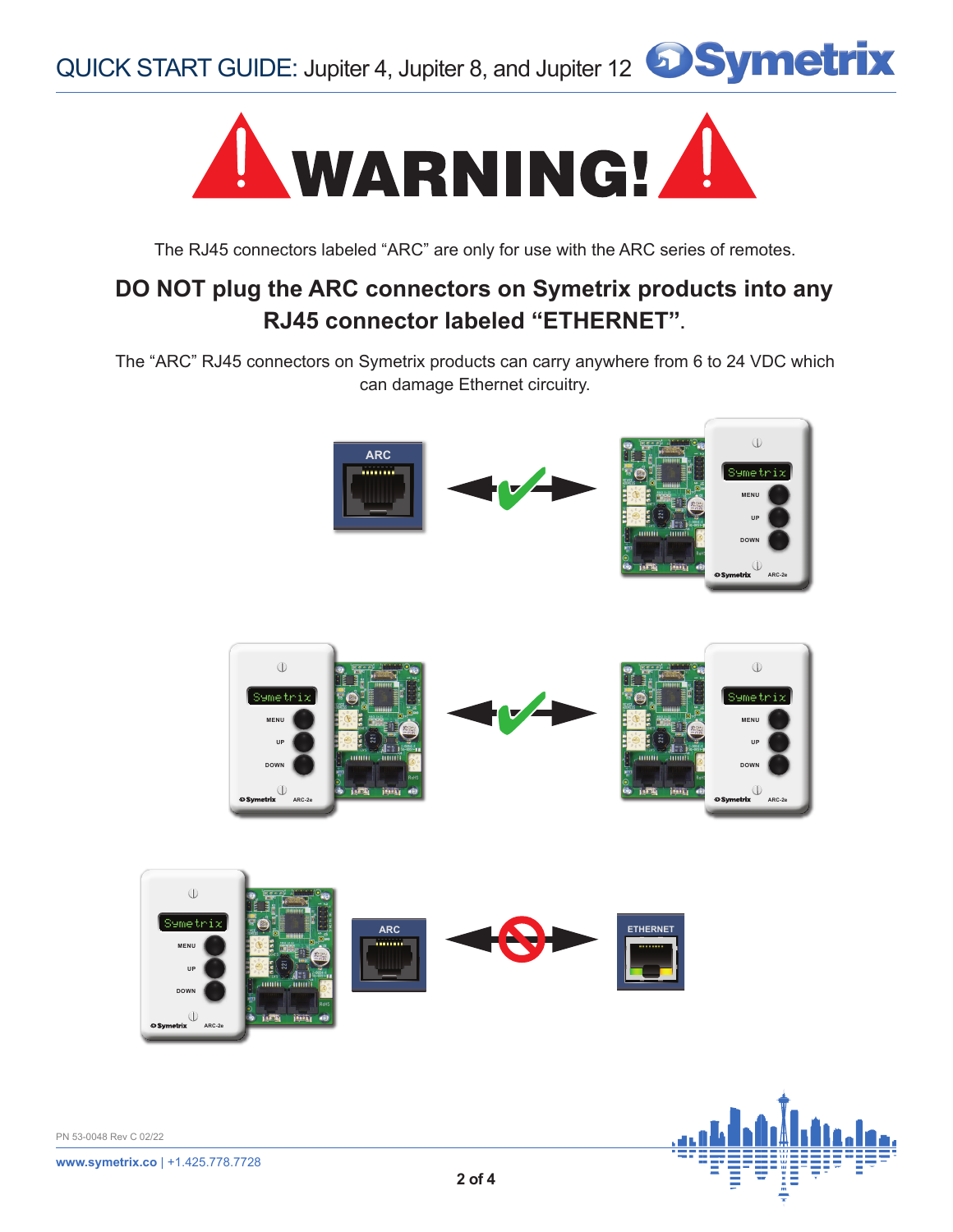# **ARC Pinout**

The RJ45 jack distributes power and RS-485 data to one or more ARC devices. Uses standard straight-through UTP CAT5/6 cabling.

**!** Warning! Refer to the RJ45 Warning for compatibility information.

The Symetrix ARC-PSe provides serial control and power distribution over standard CAT5/6 cable for systems with more than 4 ARCs, or when any number of ARCs are located long distances from an Integrator Series, Jupiter or Symetrix DSP unit.



# **ARC Distance Table**

The following table provides at-a-glance cable length limitations based on DC power (the table is not relevant if only RS-485 is distributed) and assumes 24 gauge CAT5/6 cabling. The lengths for multiple ARCs on a single chain assume equal distance for each cable segment between ARCs. Table is intended for quick reference only. For more detailed configuration scenarios, refer to the ARC Power Calculator available from the support section of the Symetrix web site.

| <b>CABLE SEGMENT LENGTH LIMITATIONS FOR ARC POWER OVER CAT-5/6 CABLE</b> |                 |        |         |          |  |  |
|--------------------------------------------------------------------------|-----------------|--------|---------|----------|--|--|
|                                                                          | <b>ARC TYPE</b> |        |         |          |  |  |
| Number of ARC's on chain                                                 | ARC-3           | ARC-2e | ARC-K1e | ARC-SW4e |  |  |
|                                                                          | 3000'           | 3000'  | 3250    | 3250     |  |  |
| 2                                                                        | 1100            | 1200'  | 3000'   | 3000'    |  |  |
| 3                                                                        | 550             | 700'   | 1250'   | 1250'    |  |  |
|                                                                          | 300'            | 350'   | 750'    | 750      |  |  |

Special note: for multiple ARCs on single chain, the listed value is assumed to be the cable length between each device. For example, a value of 600' means 600' between the DSP unit and the first ARC, 600' between the first and second ARCs, etc. The total cable length will be the listed segment length multiplied by the number of ARCs on the chain.

| MAXIMUM NUMBER OF ARC EXPANSIONS UNITS POSSIBLE PER MODULAR ARC BASE<br><b>UNIT</b> |          |  |  |  |
|-------------------------------------------------------------------------------------|----------|--|--|--|
| <b>MODULAR ARC BASE UNIT</b>                                                        | ARC-EX4e |  |  |  |
| ARC-K1e                                                                             |          |  |  |  |
| ARC-SW4e                                                                            |          |  |  |  |

PN 53-0048 Rev C 02/22



# **Declaration of Conformity**

We, **Symetrix Incorporated**, 6408 216th St. SW, Mountlake Terrace, Washington, USA, declare under our sole responsibility that the product:

#### **Jupiter 4, Jupiter 8, and Jupiter 12**

to which this declaration relates, is in conformity with the following standards:

### **IEC 60065, EN 55103-1, EN 55103-2, FCC Part 15, RoHS, UKCA, EAC**

The technical construction file is maintained at:

**Symetrix, Inc.**

6408 216th St. SW

Mountlake Terrace, WA, 98043 USA

The authorized representative located within the European Community is:

### **World Marketing Associates**

P.O. Box 100

St. Austell, Cornwall, PL26 6YU, U.K.

Date of issue: April 26, 2010

Place of issue: Mountlake Terrace, Washington, USA Authorized signature:

**Mark Graham, CEO, Symetrix Incorporated.**